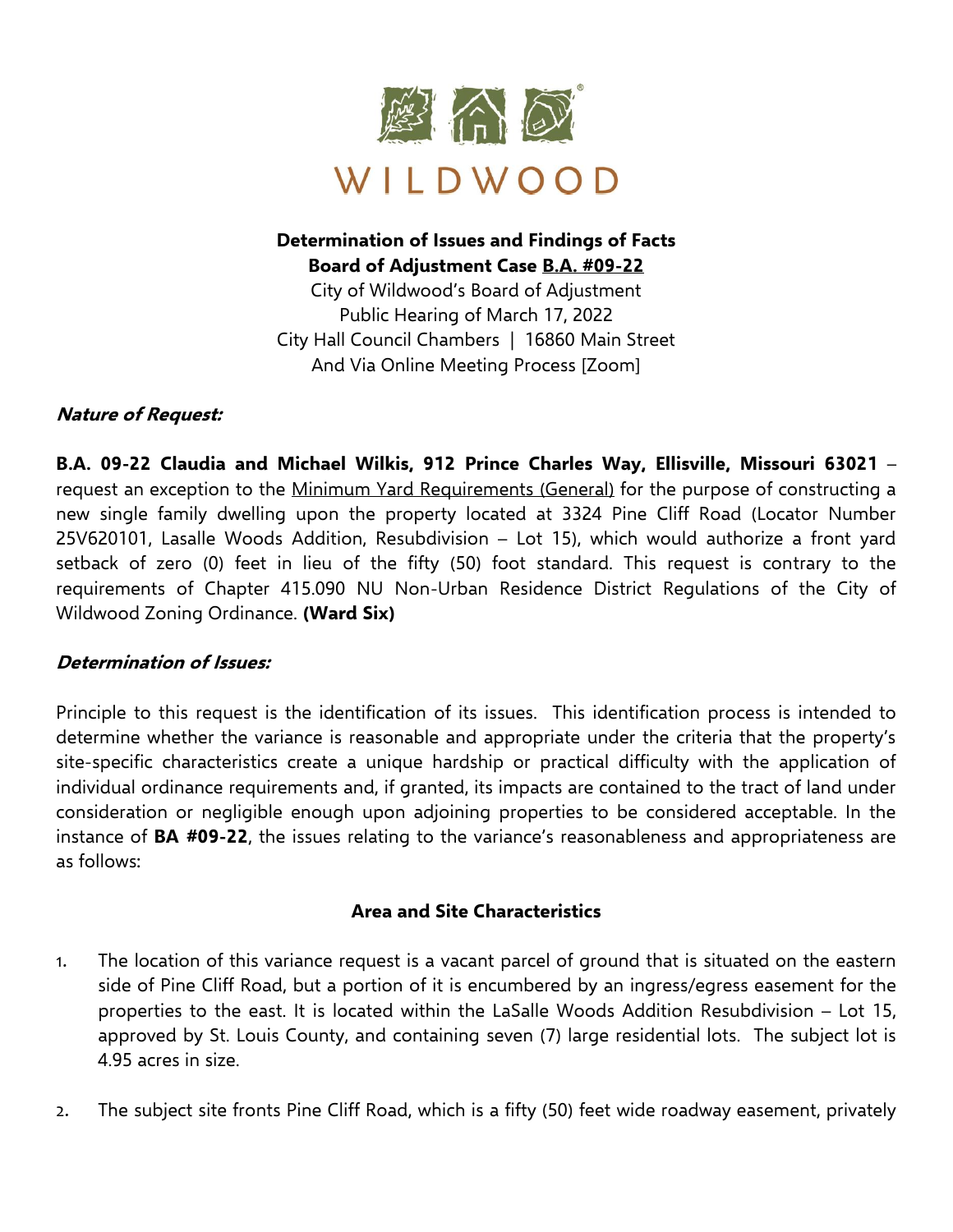maintained by the Homeowners Association of LaSalle Woods Subdivision, while the driveway easement is twenty (20) feet.

- 3. The property is zoned NU Non-Urban Residence District, which establishes requirements for the placement of any structures or buildings upon it. Principle among these requirements are the setback distances from any property line, which are fifty (50) feet for any front-yard area and thirty (30) feet for any side and rear yard areas. In this case, the fifty (50) foot front yard setback applies to both Pine Cliff Road and the ingress/egress easement.
- 4. The subject lot is irregular in shape, with 326 feet of frontage on Pine Cliff Road.
- 5. The subject lot is primarily wooded, and the slope of it severe; the most level area being the west and southwestern portions of it. The overall relief is nearly 150 feet.
- 6. The land use pattern in the vicinity of the site is all large-lot residential development; primarily lots well over three (3) acres in area. Most homes in this subdivision are located upon the top of a ridge.

#### **Current Request**

- 7. This request pertains to the proposed construction of a single-family dwelling. The petitioner is requesting a front yard setback variance of zero (0) feet from the ingress/egress easement and thirty (30) feet from Pine Cliff Road.
- 8. The information provided by the applicant notes the unique hardship presented by the steep slope of the property, which limits its buildability, and the existence of the ingress/egress easement on the site.
- 9. The applicant also notes the subdivision was approved by St. Louis County, before Wildwood was incorporated, indicating the land use pattern at that time established a smaller front yard setback. According to the Department's review of the record plat, the front yard building line was originally platted at fifty (50) feet.
- 10. The petitioner has indicated to the Department that an alternative placement of the residence on the site is acceptable, if feasible, to minimize impacts to surrounding properties and to the character of the neighborhood. The Department has discussed with the petitioner the potential for orienting the front of the proposed residence to the southwestern corner of the property. One outcome of this alternative placement would be to avoid placing two (2) residences (3325 Pine Cliff Road & 3324 Pine Cliff Road), granted/potentially granted variances for smaller setbacks from Pine Cliff Road (thirty-five (35) feet and thirty (30) feet respectively), directly across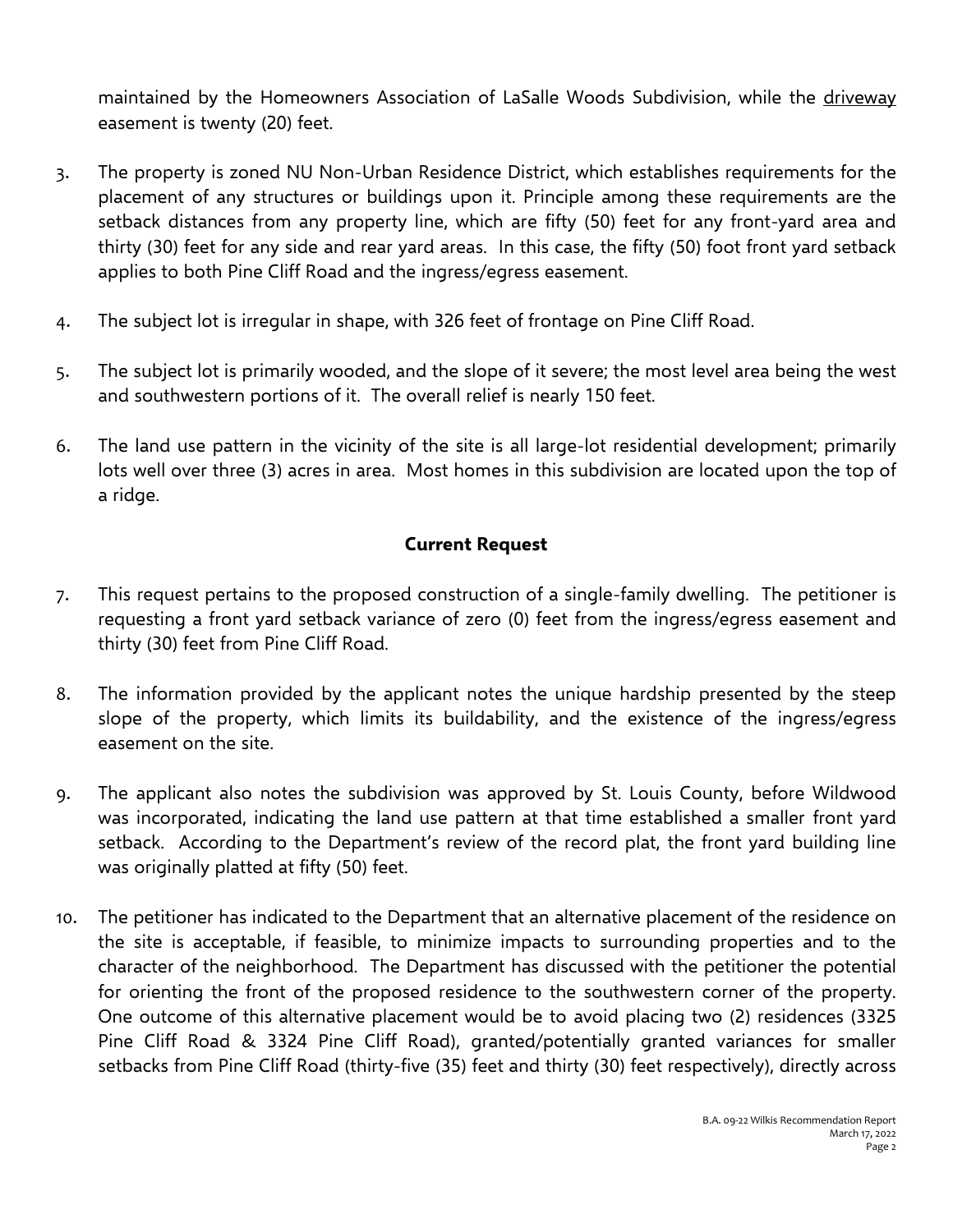from one another. The petitioner is exploring the feasibility of this option with the architect and builder.

#### **Correspondences and Previous Actions**

- 11. The site was duly posted in accordance with City code requirements, including the placement of a sign on the property, an advertisement in a newspaper, and a posting at City Hall. Along with these notifications, a direct mailing was sent to surrounding properties advertising the request.
- 12. The Department of Planning has received six (6) written comments total, with two (2) in opposition of this request, one (1) with questions for the Department, and three (3) in support of this request, at the time this report was written and completed for distribution.
- 13. Three (3) variances to front yard setbacks have been granted to residences along Pine Cliff Road, with one (1) of these variances granted for the construction of the single-family residence directly across the street (thirty-five (35) feet was granted in lieu of fifty (50) feet). It should be noted that all three (3) of these variances were granted to the west of Pine Cliff Road, where the structures were situated below the grade of the roadway, minimizing the appearance of them.

## **Findings of Fact**

The Department of Planning has reviewed this request with regard to the criteria established for its approval or denial, i.e. site characteristics, which render a unique hardship or a practical difficulty and impacts on adjoining properties, and believes this request **does meet with conditions** the requirements set forth to be considered reasonable and appropriate. This position is premised upon a number of site-specific findings. These findings are as follows:

- 1. There exists a substantial slope (nearly 150 feet of overall relief) to the lot, which hinders the buildability of it.
- 2. The most logical, and arguably only, placement for the proposed residence is on the more level portion of the lot, which is within the fifty (50) foot setback area, and strategically placed near the ingress/egress easement, which is located upon the subject property, in the southwestern corner of it.
- 3. The ingress/egress easement, located upon this subject parcel of ground, further limits the buildable area of the lot.
- 4. The driveway ingress/egress easement, located upon subject parcel of ground, reduces the impact of increased residential traffic to this proposed single-family dwelling, by eliminating the need for